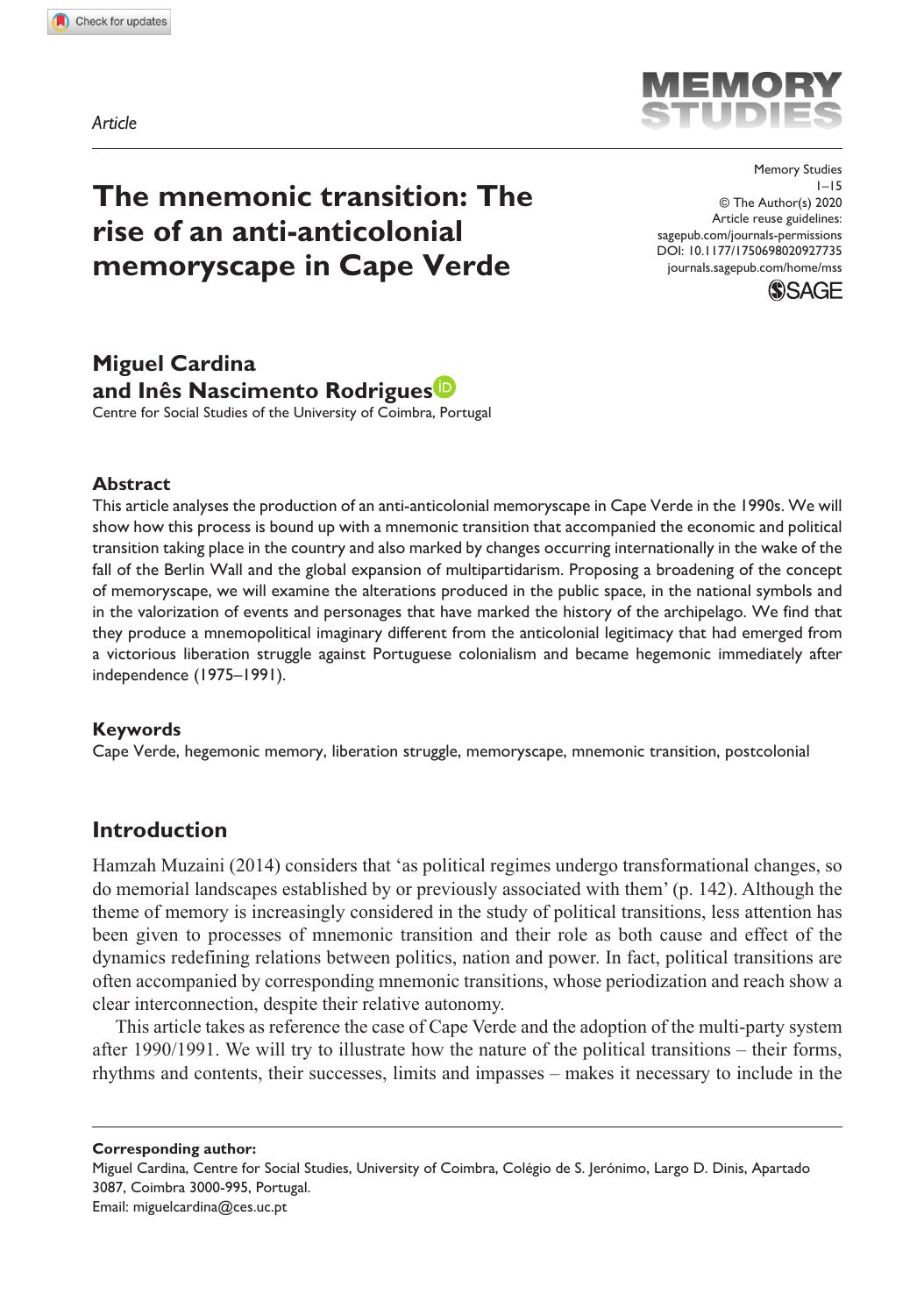analysis the transformations in the national memoryscapes produced at the same time by the political elites, and their role in the construction of a new hegemony. We will explore in detail how the mnemonic transition consisted of the production, in the 1990s, of a new imagetic-memorial landscape, here called anti-anticolonial, posited as an alternative to the memoryscape constituted in the wake of independence, which valorized the liberation struggle against Portuguese colonialism.

The term 'memoryscape' is now widely used in memory studies as a synonym for the mnemonic place occupied by museums, squares, statues and other material objects (Davis, 2013; De Jong, 2008; Edensor, 1997; Kappler, 2017; Muzaini, 2006; Muzaini and Yeoh, 2016).<sup>1</sup> Here, we will argue for a broader perspective, which does not only merely focus on materializations of memory in concrete physical and territorial spaces but also attempts an integrated analysis of the materiality, politics and social imaginary involved in the composition of memoryscapes. Our focus is predominantly on the role played by the state in the production of these memorial complexes, stimulating sociopolitical dynamics connected with the monuments, symbols and discursive devices that integrate them and give them cohesion, and we also consider their interaction with civil society. The study is based on interviews, observation visits and extensive archival material collected during field work carried out in Cape Verde between 2018 and 2019. In this article, we will begin by explaining the specificity of the process of political independence of Cape Verde; then, we will give a general overview of the memoryscape produced during the regime of 'national revolutionary democracy', and finally, we will examine the mnemonic transition and production of a new memoryscape in the 1990s, as well as its cycles, reasons and functionalities.

## **Cape Verde and the place of the liberation struggle**

Cape Verde is an archipelago made up of 10 islands, located 350 miles from Senegal. Initially uninhabited, Cape Verde – particularly Santiago island – was used from the fifteenth century as an important *entrepôt* for enslaved people from the west coast of Africa, who would then be sent across the Atlantic to Europe and the Americas. This history of slavery, bound up with the gradual emergence of a Creole elite, marked the racial composition of Cape Verdean society. The particular position fulfilled by the archipelago in the context of the Colonial State in the Portuguese Empire also determined (again from those elites) the ways in which Cape Verde's different identity was imagined.2 The image of Cape Verdean exceptionality would thus be marked by the combination of two dominant archetypes: Europe (or Portugal, the colonizing metropolis), symbolizing reason, paternity, culture and knowledge; and Africa, the place of emotion, maternity, tradition and disorderliness (Anjos, 2004; Cidra, 2018; Monteiro, 2016; Rego, 2015; Vasconcelos, 2004).

The territory became independent from the Portuguese Colonial Empire in 1975 after the long armed struggles for independence (1961–1974) that took place in Angola, Mozambique and Guinea. Led by the charismatic figure of Amílcar Cabral, the struggle of the PAIGC (African Party for the Independence of Guinea and Cape Verde) was the most successful, not only because it managed to control a substantial part of the Guinean territory but also because of the sympathy it attracted internationally. The first attacks carried out in 1963 were followed by a series of political decisions, military actions and diplomatic successes, culminating in the unilateral declaration of independence of Guinea in September 1973, months after the assassination of Cabral in Conacry.<sup>3</sup> The defeats and setbacks of the long colonial war led a group of middle-ranking officers to stage a military coup in Portugal on 25 April 1974, which rapidly transformed into a socialist-style revolution, accompanied by the independence of the African colonies. In Cape Verde, independence was formally recognized on 5 July 1975, ending a period of around a year in which popular mobilization related to the PAIGC in the islands consolidated its hegemony, warded off other political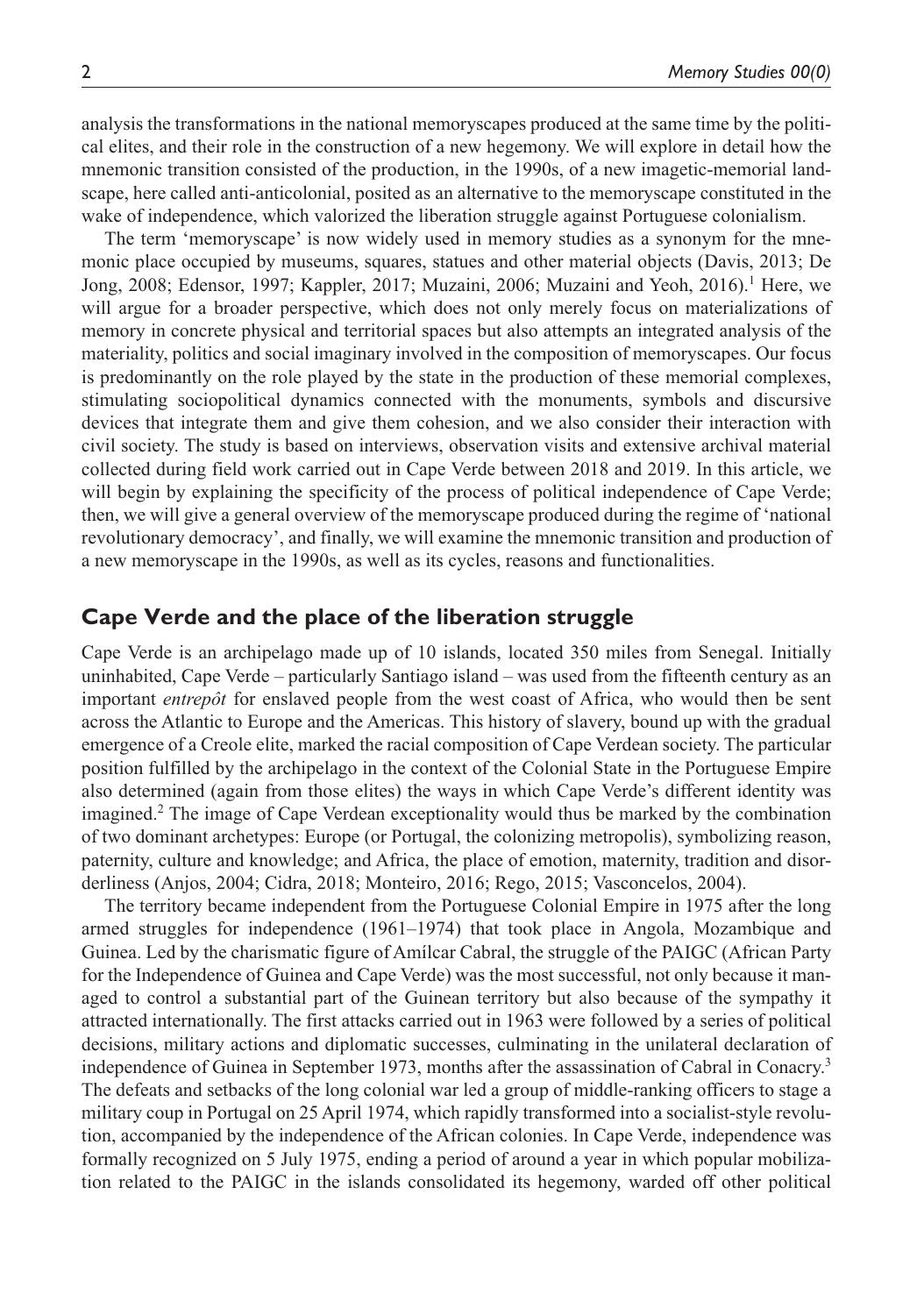movements and created conditions for the new Cape Verdean leaders to be acclaimed as the ruling heads of the State (Almada, 2012; Coutinho, 2015; Furtado, 2016; Lopes, 1996).

Thus, the armed struggle which led to the independence of Cape Verde had the particularity of having been fought in Guinea for the liberation of both territories, reflecting the common history they had shared since the times of slavery. Some Cape Verdeans took part in the armed anticolonial struggle in Guinea; others worked clandestinely from Cape Verde itself; still others went into exile in Europe or Africa, where they became involved in diplomatic and political actions (Lopes, 1996). For the most part, the liberation struggle was waged outside the territory, which would later determine the specific ways in which the event was recalled, interpreted and inscribed. In the immediate post-war context, this produced a (not always uncontested) memoryscape of the struggle composed of discursive, symbolic and political spaces, in which the valorization of that revolutionary past plays a central role.

In fact, in the first 15 years of independence, under the government of the First Republic, political legitimacy and symbolic recognition were conferred by participation in the liberation struggle and which extended to the movement that had led it, the PAIGC.<sup>4</sup> For various reasons, its leader Amílcar Cabral, the great strategist of the struggle against Portuguese colonialism, with a remarkable international standing that still persists today, was credited as the greatest figure of the nation. Assassinated before independence, he emerged as a martyr figure, as well as a theorist who brought to bear upon the struggle a cluster of broader teachings of a cultural, social and political nature.

Amílcar Cabral was a constant presence in this period. He appeared in the Cape Verdean songbook and on commemorative stamps and was mentioned as an example to follow in the 5 July celebrations. The newspaper *Voz di Povo* regularly published excerpts from his writings, speeches and interviews, and the preamble of the 1980 Constitution mentions him as the 'founder of the nationality'. In 1983, the Amílcar Cabral Symposium was organized in his homage, and on 12 September of the following year, the Amílcar Cabral Foundation was inaugurated, among other examples. Then in 1987, the famous Brazilian architect Óscar Niemeyer designed a cultural centre to be dedicated to his memory, though this was never actually built.<sup>5</sup>

The freedom fighters that had fought at his side – particularly those with direct combat experience in Guinea, many of whom members of the new governing body – functioned as a moral repository of the legitimacy of the country. A significant section of the recent political elite and emerging bureaucracy resulted paradoxically from the investment in education made by the Republic, established in Portugal in 1910, and promoted from the 1950s onwards by Catholic congregations and, more decisively, by the expansion of the late colonial state (Barros, 2012). In allocating resources and broadening the public administration to restrain anticolonial sentiments that were raging both inside and outside the country, the late colonial state ultimately opened up the way for this new elite, legitimized by the struggle, which wanted to lead the nation (Barros, 2012; Barros-Varela, 2017; Furtado, 1997; Silva, 2001). Endowed with 'mnemonic hegemony' (Molden, 2016), its members became important agents in the construction of a mnemopolitical landspace after 1975, activating various products and practices of memory through which the process of conquering independence was brought into daily life and made meaningful (Paasi, 2016). The armed struggle emerged as the birth certificate of the postcolonial nation, simultaneously constituting itself as a great symbolic narrative of the return of Cape Verde to 'Africa', which would materialize through a project of binational union with Guinea-Bissau.6

The national symbols (flag, coat of arms, anthem) of Cape Verde are particularly expressive of this question. The national flag was virtually identical to the flag of the PAIGC and very similar to that of Guinea-Bissau. Consisting of three rectangular strips in yellow, green and red (colours that are emblematic of Pan-African ideals), it includes in its emblem two ears of corn, a shell and a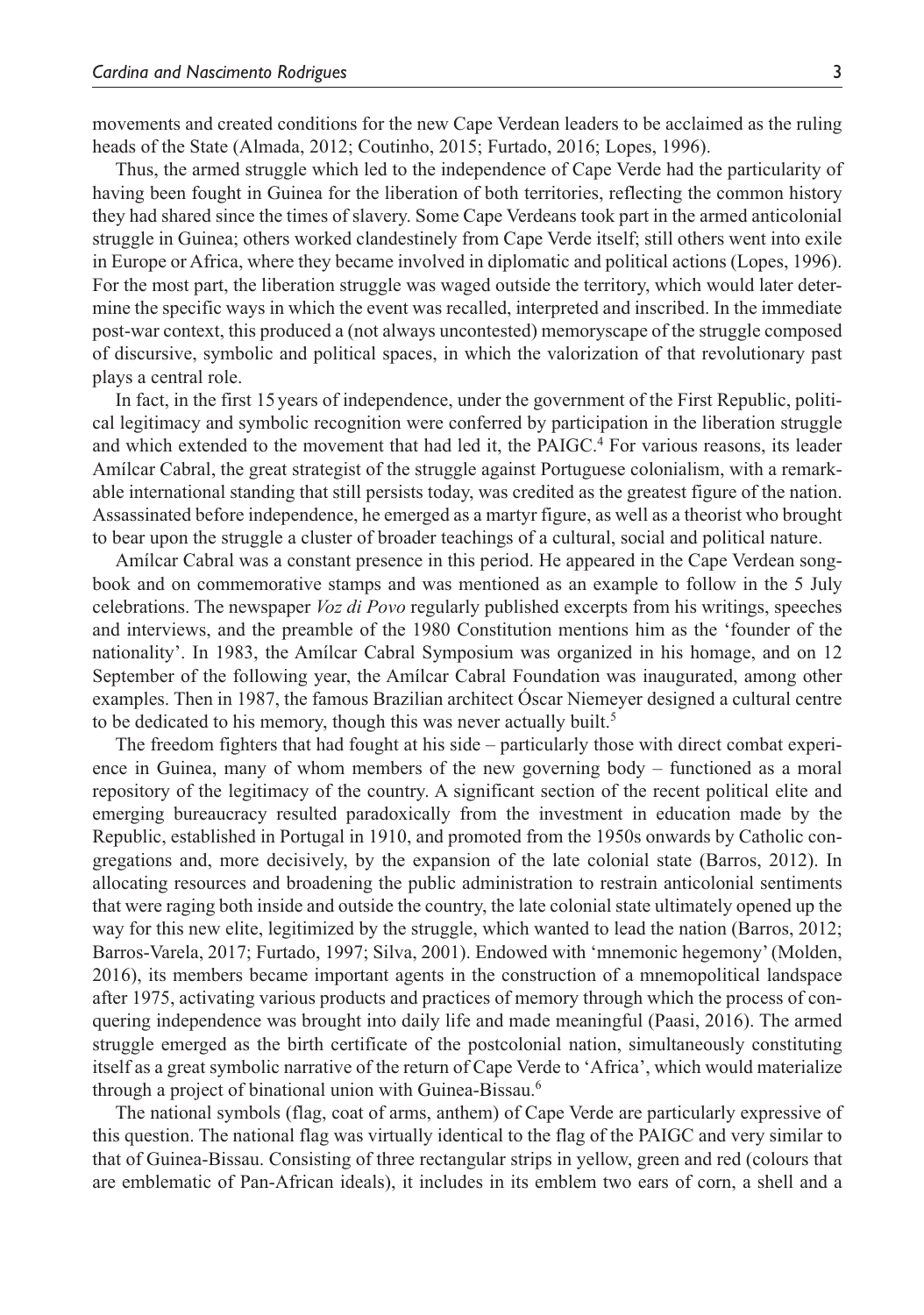black star. As for the national anthem ('This is our beloved fatherland'), shared with Guinea-Bissau, and with words by Amílcar Cabral, it not only praises the ancestors and the nation but also glorifies the liberation struggle and exhorts the people to overthrow colonial domination.7

With regard to the festive calendar, the following dates were, among others, defined as national holidays in 1976: 5 July, National Independence Day; 12 September, Nationality Day (marking the birth of Amílcar Cabral) and finally 20 January, National Heroes' Day (the date of his assassination). As regards the currency in circulation after independence (the Cape Verdean escudo), the image of Cabral was displayed on one side of all notes, with other African revolutionary figures adorning the coins. This homage was in line with the re-Africanization supported by the PAIGC and was also present in street names, music,<sup>8</sup> political speeches and sporting competitions in the first years of independence. On the island of Sal, the airport was renamed 'Amílcar Cabral International Airport' and throughout the archipelago, public buildings, monuments, streets and squares acquired names associated with the liberation struggle.

This nationalizing of the memories of the struggle (particularly in a territory where there was no armed conflict) essentially served a nation-building role in the post-independence period, acquiring new relevance after the end of the binational unity with Guinea-Bissau, in 1980, which resulted in the creation, in the following year, of the African Party for the Independence of Cape Verde (PAICV).<sup>9</sup> The First Republic (1975–1991) thus ended up producing and disseminating a memoryscape of the struggle as the cradle of the nation, that tends to be centred on the following axes: (a) the condemnation of the colonial system and the promotion of the history of Cape Verde's liberation; (b) the approximation of the archipelago to the African continent in political, cultural and identity terms; and (c) a symbolic grammar, which structured around values such as heroism, sacrifice and courage, ultimately giving the combatants-turned political agents a prominent position in the hierarchy of Cape Verdean society.

## **The mnemonic transition in Cape Verde**

The political transition that occurred in Cape Verde in 1991 was preceded by a process of economic and political liberalization dating from the mid-1980s (Cahen, 1991; Évora, 2004; Koudawo, 2001; Sanches, 2018: 73–95; Silva, 1997). This period of latency was followed by the strict cycle of political transition, with the clear victory of the Movement for Democracy (MpD) in the legislative elections of 13 January 1991.<sup>10</sup> Victories in the presidential and local elections ensued.<sup>11</sup> According to Koudawo (2001), 'the PAICV, which had initiated the economic reforms, would have carried them out in any case' (p. 159). The distinctive factor here was the clear espousal of a neoliberal philosophy on the part of the new elites, with economic and political liberalization bound up in the process.

In fact, it was the PAICV itself which, in 1988, established a model based on 'economic extroversion' and took steps towards pluralism, accelerated by domestic social pressure. Silva (2001) speaks of a contradiction in the PAICV:

it neither liberalized the economy to the point of allowing some of the *petit-bourgeoisie* to convert its cultural capital into economic capital nor maintained its welfare support quality to enable social aid to be given to peasants affected by the drought. (p. 67)

This partly explains the political openness. To this should be added the so-called 'Tocqueville paradox' (Silva, 2004): it was to some extent the success of the PAICV in education and the formation of new cadres which generated social demands that could not be satisfied. Koudawo (2001: 118– 127) also mentions, as causes of the transition, the international pressure, erosion of power and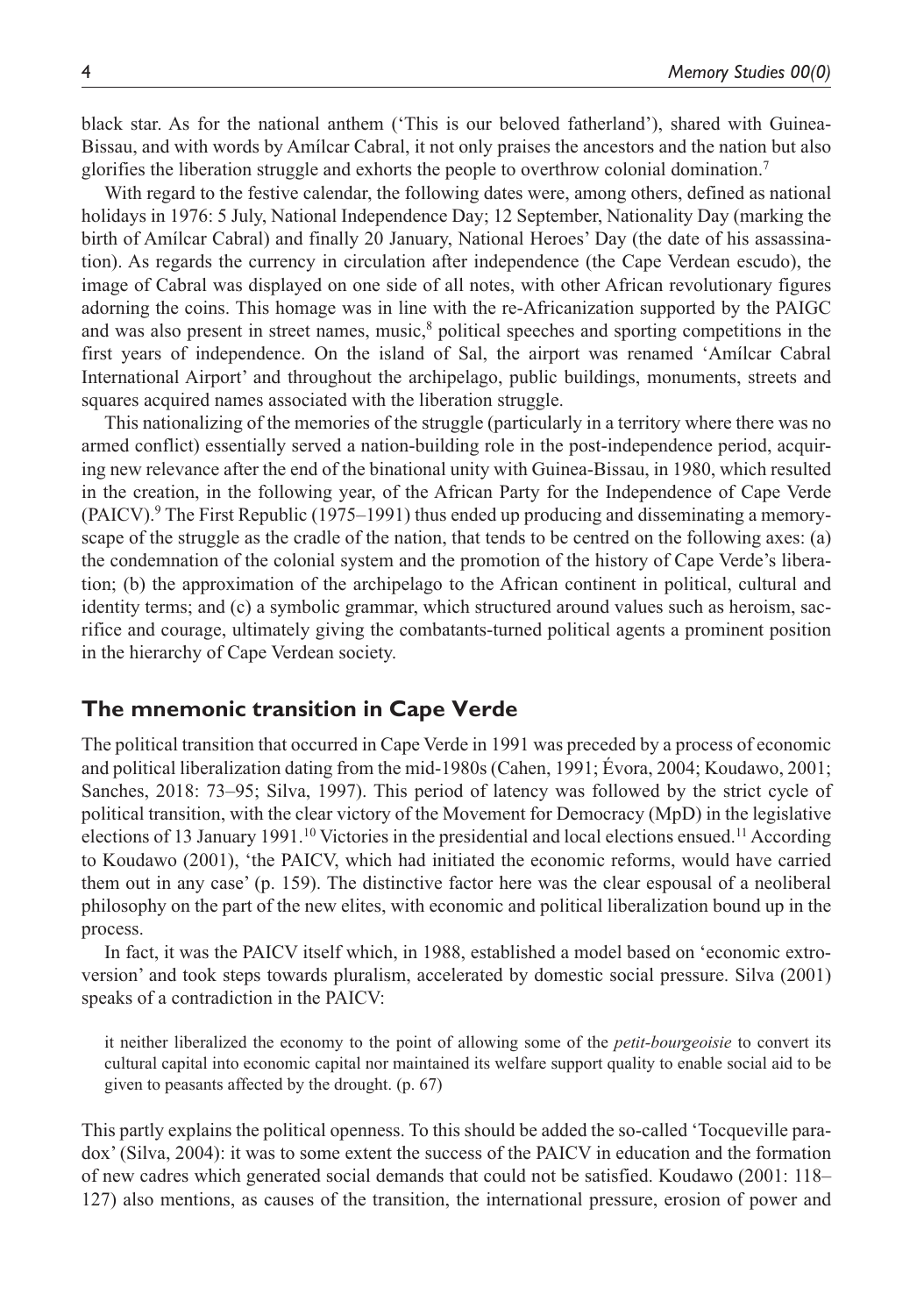internal disputes within the party, as well as the role of a deep-rooted Catholic Church, which functioned as a kind of permanent semi-opposition and contestatory structure manifested at particular moments, such as during the agrarian reform in 1981 and the decriminalization of abortion in 1986.

The political transition was followed by what we call the 'mnemonic transition'.12 This involved the replacement of the dominant memorial landscape by a new memoryscape, which 're-arrange[d] the cultural coordinates of the broader community' (Molden, 2016: 131), erasing the centrality of the anticolonial heritage and the connection to Africa, and recuperating events and figures from before independence. In an international context marked by the fall of the Berlin Wall, criticism of single-party regimes and the global expansion of neoliberalism,<sup>13</sup> those 'mnemo-hegemonic shifts' (Molden, 2016: 131) were an essential part of the construction of an emerging 'democratic legitimacy' which in that way designed a new imaginary for the nation.

It is important to notice that, after 1985, the political powers had already brought back to some cities in the archipelago the busts of prominent figures of Cape Verdean society during the colonial period and had already organized a symposium honouring the 'Claridade' movement, as they instituted the literary prize with the same name.<sup>14</sup> In the wake of the 1991 elections, this process is expanded and redesigned with distinct political uses and the following purposes: to establish new national narratives, new national heroes and new State symbols. Thereby, one of the new government's first actions was to reinstate monuments from the colonial period. In March 1991, in fulfilment of an electoral promise, the statue of the Portuguese Diogo Gomes (one of the navigators believed to have landed on the island in the fifteenth century), which had been raised in 1958 but removed in the early hours of independence (Lopes, 1996: 23), was returned to its place near the presidential palace, in the capital city of Praia. Occurring the day before the new President of the Republic was due to take office, the action was applauded on the cover of the widest-circulation newspaper as 'emerging from clandestinity' (Raimundo, 1991). In S. Filipe, on the Island of Fogo, the bust of Serpa Pinto (a soldier who had played a role in putting down revolts against the Portuguese colonial presence in Africa, and a former governor of Cape Verde) also reappears in 1991 (Alves, 1991). On August 1992, the busts of Luís Vaz de Camões and the Marquis Sá da Bandeira returned to the centre of Mindelo, on the Island of S. Vicente, reoccupying their places in a square that had previously been named after Amílcar Cabral.<sup>15</sup> In the same decade, the statue of another Portuguese discoverer, Diogo Afonso, returned to a prominent place in Mindelo.

In addition to the substitution of busts and statues, some street names were also changed, with the names of African leaders that had been attributed in the post-independence period now replaced with those formerly used in the colonial period. Górny and Górna (2019) studied this process in detail with reference to Platô, the institutional and symbolic heart of the city of Praia, where some of the streets and avenues that existed prior to 1974 were renamed in the post-independence period. After the 1990s, some of those names reverted, and today, of the 35 main roads in Platô, 31 directly evoke the colonial period, mostly with names of colonial statesmen, high-ranking military officers or governors. This fact led the authors to consider that, if the case of Praia was viewed against a general backdrop of the Global South, 'the return to a symbolism that so unambiguously recalled the colonial period was a phenomenon virtually unparalleled' (Górny and Górna, 2019: 1117). Still in the capital but outside the most affluent area, the neighbourhood known as the Bairro Craveiro Lopes, built in 1954 and renamed Bairro Kwame Nkrumah after 1975, recovered its original name in 1993, a reference to the Portuguese high-rank military and President of the Republic between 1951 and 1958.

At the same time, there was a public backlash against the PAIGCCV and those combatants that had occupied important political positions during the single-party regime.<sup>16</sup> The struggle, particularly its armed manifestation, has its foundational and symbolic place diminished, replaced by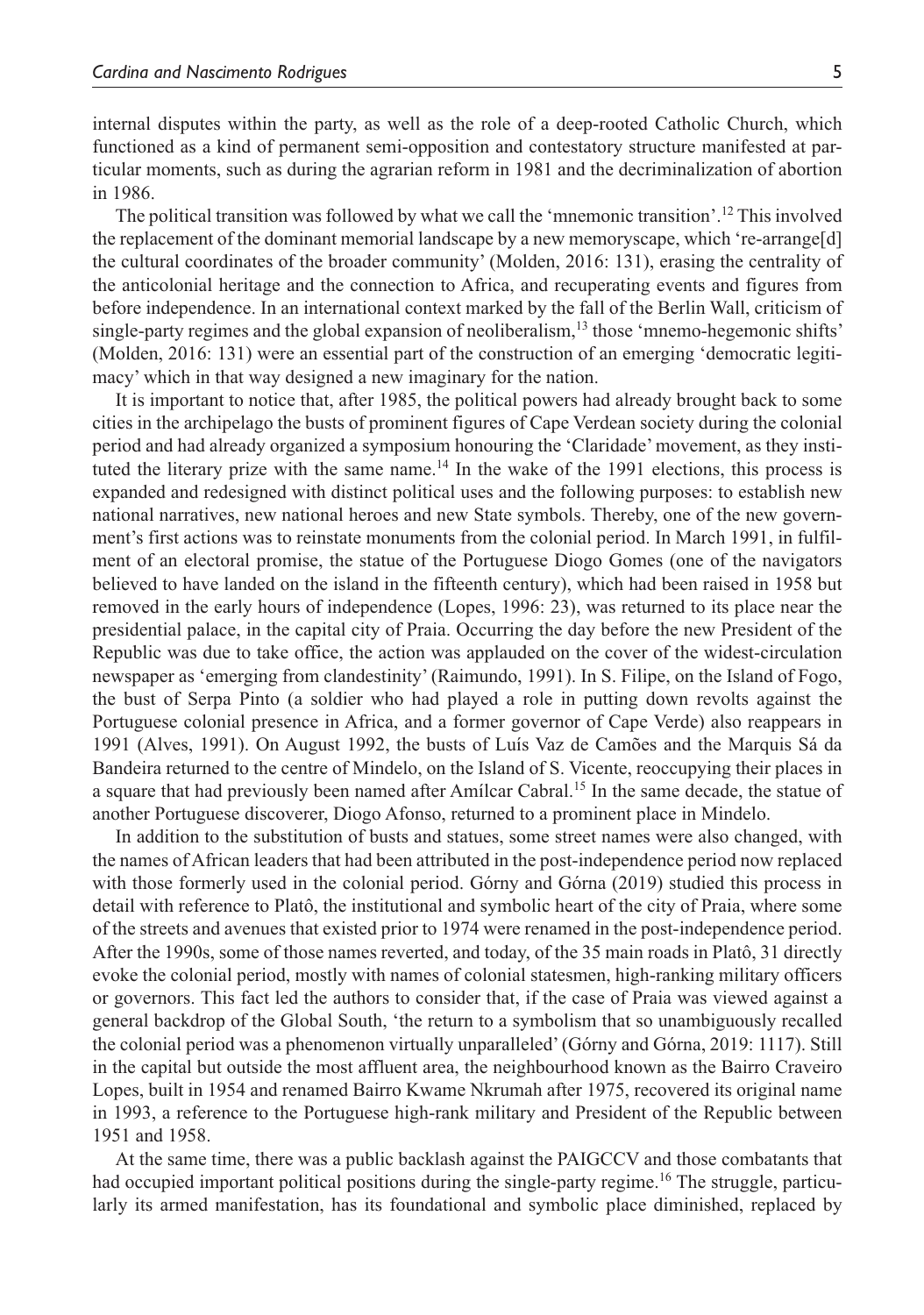another narrative about the nation's origins. One of the features of this novel reading of the past is that Cape Verde's independence is generally seen as a historical inevitability, that is, not as a direct result from the liberation struggle, but as a by-product of an international context favourable to the self-determination of peoples.

The PAIGC/CV's attempts to make Cabral a national symbol through the media, political speeches, songs and public ceremonies were followed, in the years of the mnemonic transition, by what we call a process of de-Cabralization: his effigy disappeared from the notes and coins, his birthday was no longer celebrated as a national holiday, and the anthem that he wrote was replaced. The process of de-Cabralization coexisted with a series of actions against the 'combatants of Guinea', who were described in newspapers as corrupt oppressors (e.g. Santos, 1991b).<sup>17</sup> In this context, there were also changes in the awarding of the Medal of the Amílcar Cabral Order, the highest honour granted by the Cape Verdean state, instituted in 1987.<sup>18</sup> The first president, Aristides Pereira, awarded the medal to 47 Cape Verdean combatants in the space of around a month (22 December 1990 and 19 January 1991), most of them commanding officers of the Revolutionary Armed Forces of the People, the armed wing of the PAIGC, for the services provided during the struggle. During the following 10years of the presidency of António Mascarenhas Monteiro, the honour was awarded seven times and exclusively to foreign political leaders.<sup>19</sup>

Alongside this, the status of the Liberation Struggle Combatant (*Combatente da Liberdade da Pátria*) was broadened in 1991, resulting in a considerable increase in requests for recognition over the course of the decade.20 While in the first years of independence, most of those recognized as combatants had been involved in armed conflict in Guinea, the changes introduced to the legislation in the 1990sallowed other forms of participation in the struggle to be included, beyond the direct engagement on the war.<sup>21</sup> It was also no longer necessary for a membership on the ranks of the PAIGC, which diminished the symbolic worth of the historical combatants and indeed of the armed conflict itself in the history of the nation's birth.

The struggle as a whole, however, could not be completely denied as national historical heritage, not only because of the international recognition given to the liberation process but also because the elites that were now in power derived their symbolic capital partially from the struggle. In fact, the founding members of MpD, the party that won the elections in 1991, included an influential group that had been PAIGC dissidents in the post-independence period and whose participation in the struggle was mainly political and carried out in Portugal and other destinations of Cape Verdean emigration. In an operation that was openly antagonistic to the historical leaders, they presented themselves as double combatants: liberation combatants, on the grounds that they had taken part in the struggle for national independence, and – more importantly in this context – as combatants for democracy. Indeed, they claimed that the 'true' liberation of the archipelago was not achieved until 1991, through their incentive and pressure.

This mnemonic transition established a new paradigm for the commemoration of the struggle and the nation. In this political, economic and social context, a different memoryscape was created which reflected, in some aspects, the desire for a break with the legacy of the armed struggle and the icons forged by the previous regime. What is more, the 'democratic opening-up again institutionalizes the Creole identity as the essence of the Cape Verdean nation' (Anjos, 2004: 286). It was in this framework that the discourse of Cape Verdean exceptionality gained fresh impetus, with a reinvigorated emphasis upon the 1930s heritage of the *Claridade* and on those aspects of the Cape Verdean identity that were supposedly derived from a Portuguese matrix. It was accompanied by a process of substituting the national symbols. A committee was created for the purpose, in which the PAICV refused to participate.

As for the new flag, chosen from 64 proposals received in a contest and hoisted for the first time in September 1992, the visual proximity to the flags of Guinea-Bissau and PAIGC disappeared, as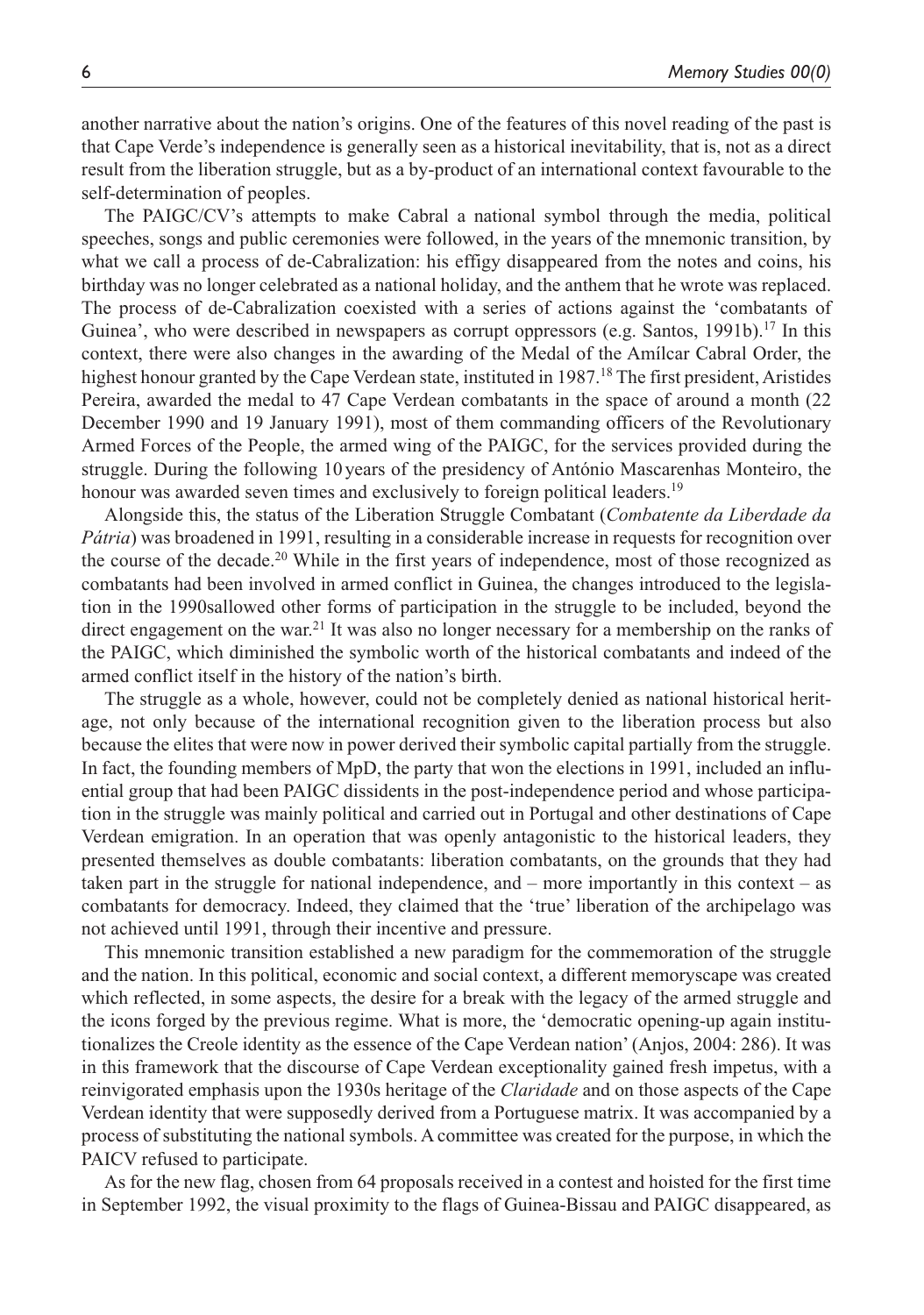

**Figure 1.** Cape Verdean flags after independence: the first (1975–1992) and the current one. Source: National Assembly of Cape Verde,<http://www.parlamento.cv/simbolosnacionais/index.html> (accessed 3 February 2020).

did the reference to the colours associated with Pan-Africanism, still seen in the flags of many African countries.22 With a graphic design and colour scheme that, for many people, echoes the flag of the European Union (EU) (Madeira, 2018: 168; Rego, 2015: 72), the change is a clear sign of the new political, strategic and economic alliances that were forming in the country, with Portugal, and Europe in general, heading the list of privileged partners of Cape Verde for foreign investments and/or private enterprises in a context of a strong economic liberalization (Figure 1).

The architect responsible for the winning proposal (who was accused of anti-Africanism at the time) denied that he had been inspired by the EU flag. Instead, he insisted, the 10 equidistant yellow stars represented the 10 islands of the archipelago, all of equal importance, while the blue of the background evoked the colour of the sea and the sky that were so much part of the daily lives of Cape Verdeans.23 The symbolism of the new flag thus gestures towards the massive Cape Verdean diaspora and its potential for international cooperation; the people's vocation for migration; and the country's geostrategic position in Macaronesia (composed of the Azores, Madeira, the Canaries and Cape Verde).

The change of flag was hotly contested and there were intense parliamentary and media debates about the matter in 1991 and 1992. Demonstrations took place in Santiago and S. Vicente, the two biggest islands of the archipelago, and also in the diaspora, for instance, in the United States; a petition in support of the old flag containing around 25,000 signatures was presented to the parliament; and the PAICV proposed a referendum, which was ultimately rejected by the party in power, alleging that the people, when they voted on 13 January, rejected the PAICV with all its national symbols and that the flag brought by the combatants, 'imposed by force of arms', in no way reflected the reality of Cape Verde and its history.24

The change in the national anthem was more unanimous in party-political terms than the alteration of the flag, particularly for questions of protocol once the unity with Guinea-Bissau had come to an end (the previous anthem had been the same as Guinea's). However, it was more difficult to implement given that no good proposals were presented at the contest to choose an alternative, making it impossible to arrive at a consensus, as Martins (1992), among other, informs us in the newspaper *A Semana*. 25 The new anthem, *Cântico da Liberdade* (Freedom Song), was only approved in 1996, following a vote on a bill presented by the parliamentary benches of the MpD, after that party again won the elections with a qualified majority.<sup>26</sup> All references to the struggle disappeared, replaced by references to freedom, which now meant also democracy, conquests symbolically exalted by the MpD as its exclusive property. The reference was also reflected in a new national holiday on 13 January, instituted in 1999 as Freedom and Democracy Day to commemorate the first multi-party elections.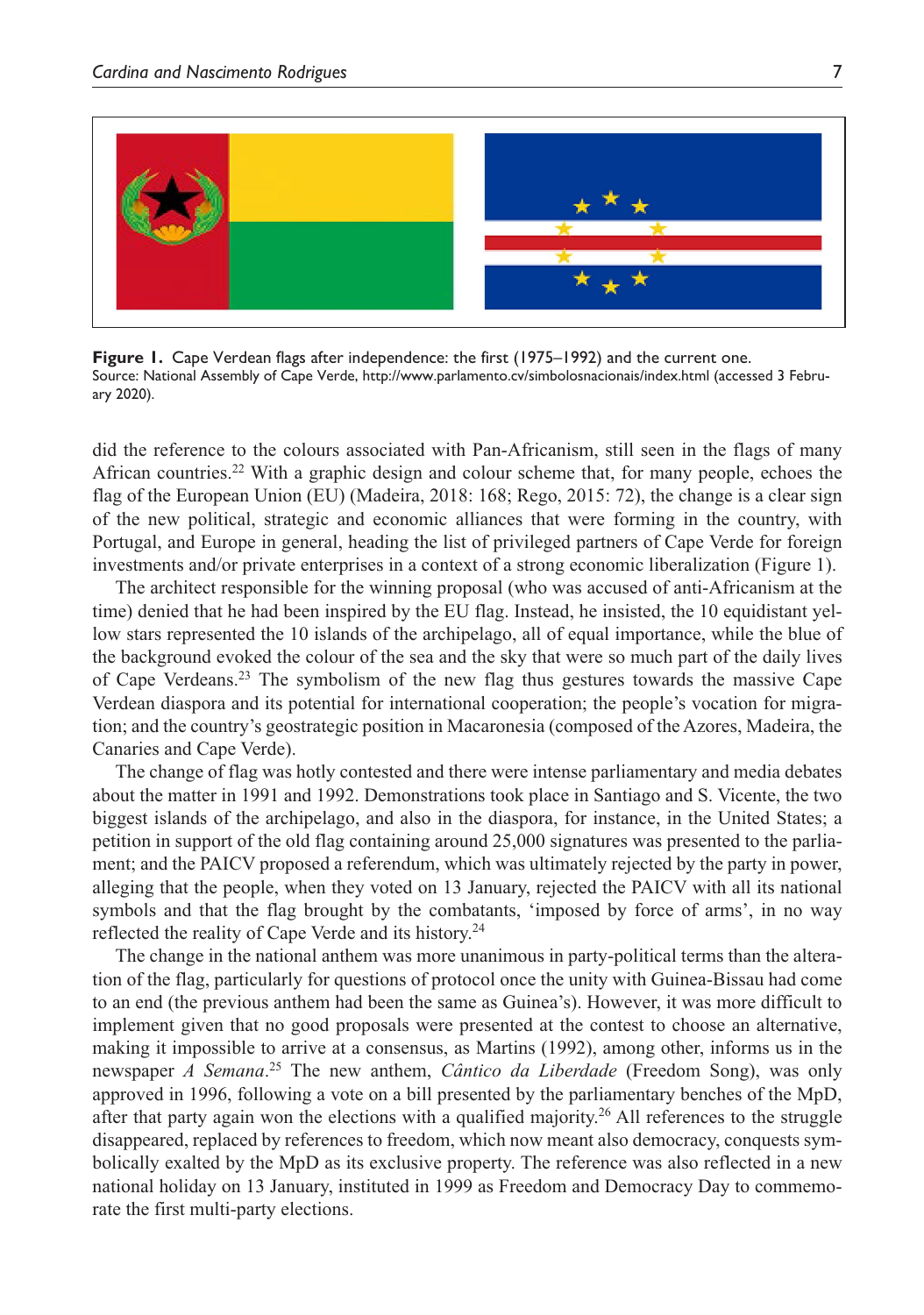

**Figure 2.** A 1977 banknote with Amílcar Cabral and a 1992 banknote with Baltasar Lopes da Silva. Source: Bank of Cape Verde,<http://www.bcv.cv/vPT/Notas%20e%20Moedas/Notas/Paginas/Notas.aspx> (accessed 3 February 2020).

As regards the currency, this also suffered a process of 'de-Africanization' like other national symbols, as Rego (2015: 77) aptly argues. The notes and coins bearing the image of Cabral and other African revolutionaries were gradually removed from circulation during the 1990s and replaced with motifs of local fauna and flora and effigies of other personalities from the islands (Figure 2). Dating from before the African nationalists, these figures also began to constitute the new basis for citizens to be honoured, more in keeping with the new values of the nation. They were all men from the Creole elite who, despite having been critical of the subaltern status of the Cape Verdean in the archipelago, had not explicitly advocated anticolonialism, Africanness or the independence of the islands. The new iconographic option for the national currency demonstrates how the 'dilution of Africa' (Fernandes, 2002) operated alongside the devaluation of the anticolonial legacy and the de-Cabralization of the national symbols.

Despite this repositioning of Amílcar Cabral in the national space, he was never completely erased from the public memorial landscape of Cape Verde. This was because he was recognized, inside and outside the country, as being greater than the PAIGC. There is, for example, the case of the Amílcar Cabral Memorial. When Niemeyer's proposal to create a cultural centre in his memory was dropped, the intention to monumentalize Cabral was kept on hold. In 1992, the construction of a monument was announced, and the first stone was laid in July 1995 in a ceremony overshadowed by a moment of conflict with a citizen who appeared at the site wielding the former flag of the country, as recorded in the newspaper *A Semana* (Santana, 1995). The memorial was only inaugurated on 5 July 2000, marking the end of a process marred by impasses and indecision. The statue was offered by the People's Republic of China in the context of a Chinese investment programme in the country, and the whole process took place without the involvement of civil society. The statue itself – in a style that evoked socialist realism – has often been questioned. Mimicking statues of political leaders from Asia, Cabral is shown wearing a thick raincoat and in a rigid pose. It has sometimes been described in interviews and informal conversations as 'like Mao Tse Tung with the head of Cabral'.

Although the anti-anticolonial memoryscape became hegemonic during the 1990s, there has been, in the last two decades, a re-emergence of the memoryscape of the struggle. This is clear not only in the memorial built to honour Amílcar Cabral – despite the criticisms of the style, described above, and more recent controversies about its abandonment or neglect – but also in occasional actions to historically revalorize the figure of the combatants.<sup>27</sup> Similarly, there has been a diversification in the public and official recognition of actors of the struggle which till then had occupied a relatively subaltern role, such as the case of women (e. g. Coutinho, 2011; Fortes, 2013; Fortes and Raínho, 2018) or former political prisoners (e. g. Fontes, 2018; Lopes, 2010). Moreover,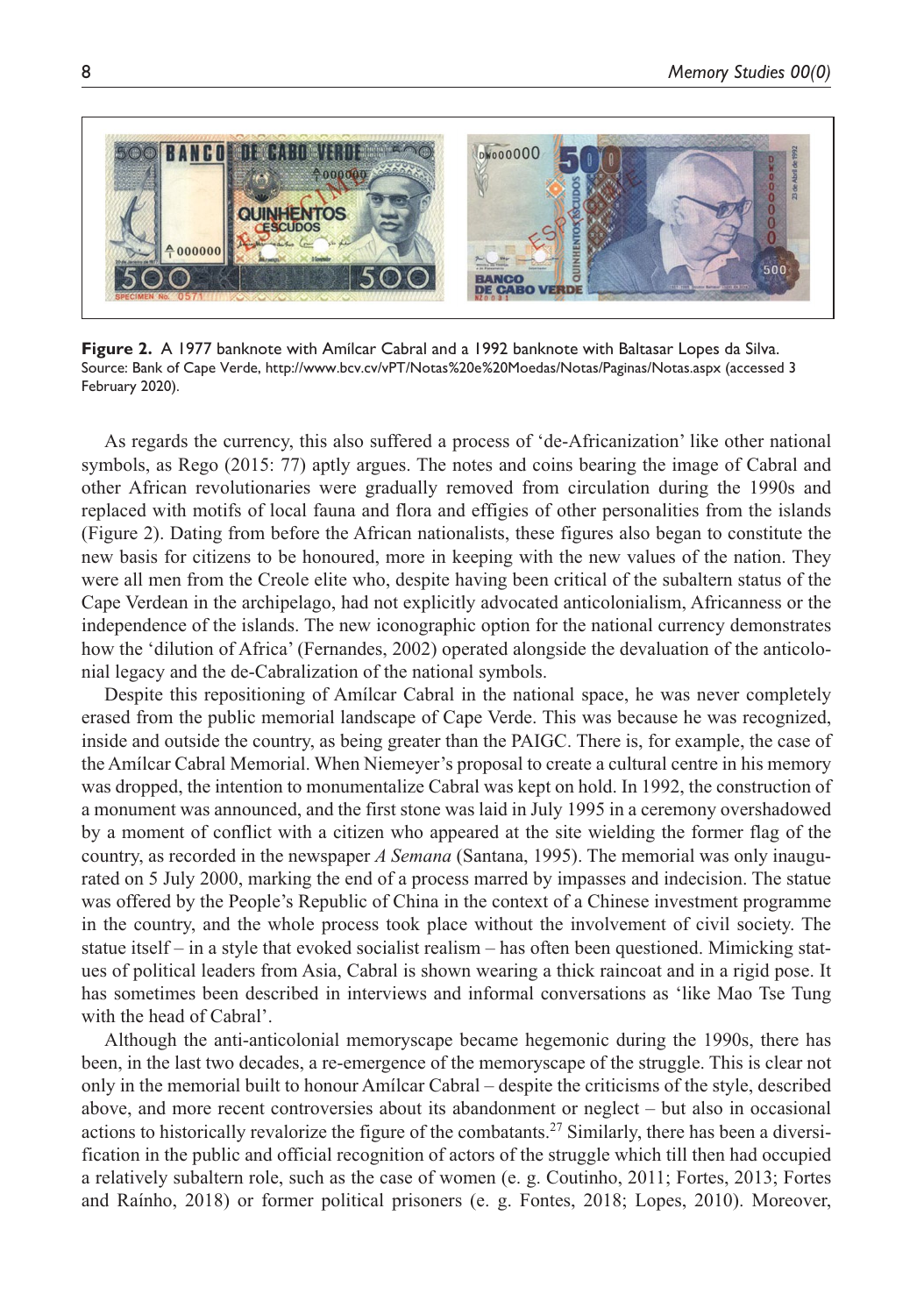roughly in the last decade, the figure of Cabral began to be politically and artistically appropriated by social activists and rappers (Barros and Lima, 2018). This process of mnemonic pluralization – which requires more detailed analysis elsewhere – led to the resurgence of debates around the subject of memory, and the adjustment and accommodation of both memoryscapes. However, rather than producing dynamics of 'agonistic memory' (Bull and Hansen, 2016), they tended to give rise to occasional conflicts of memory, or a more generalized quest for consensus. The latter dynamic runs the risk of not only depoliticizing the past, minimizing the colonial context on which Cape Verde was constructed as a nation, but also producing a composite whose incongruence is revealed whenever it is observed in its totality.

#### **Conclusion: what defines an anti-anticolonial memoryscape**

This article offers an analysis of the anti-anticolonial memoryscape that developed in the 1990s in Cape Verde, breaking with the old memoryscape of the struggle, and seeking to reconfigure national legitimacies in the new political context. There are various reasons that explain this mnemonic transition: first, the defeat of the PAICV in an international context in which liberation movements turned single-party regimes are widely criticized; second, the broad party-political hegemony achieved by the MpD, which enabled it to alter the Constitution and introduce changes in the symbolism and public space, benefitting from this legitimation at the ballot box. Third, it reactivates a diffuse social and political field, where political opponents of the PAIGC/CV, before and after independence, and movements and institutions like the Catholic Church, show themselves available to update and revitalize the Cape Verdean past, reviving pre-existing tensions. Finally, these symbolic and political changes attracted the sympathy of relevant segments of the population, receptive to the reinforcement of an identity ambiguity that Cape Verde establishes in its relationship with Portugal and the colonial heritage. The social availability to accept the mnemonic transition thus suggests that, in addition to breaking the legitimacy of the PAIGC/CV and the regime, the permanence in Cape Verdean society of a colonial imaginary that weaves the postcolonial representations of the nation is also at stake.

The activation of an anti-anticolonial memoryscape is a fundamental part of the affirmation of a new political and ideological hegemony since 1991. This anti-anticolonial memoryscape extended throughout the decade and redefined names and symbols, creating space, at the same time, to a new national narrative that glorified the earlier heritage from before the liberation struggle and which has echoes to the present. It would consolidate the social reproduction of the ruling class, composed of PAIGC dissidents and a new technocratic generation that is anti-totalitarian in leanings, largely due to the extension of the state in the time of the First Republic and in the investment in study grants (Silva, 2001), in tune with the global discourse about democracy.

But it is crucial to acknowledge that the anti-anticolonial memoryscape is not the mere rehabilitation of the colonial memorial landscape. It is a contemporaneous composite that invokes these elements, some of them strongly associated with a Cape Verdean imaginary produced by the elites, in a new context, not only of economic and political liberalization but also of defeat of the revolutionary emancipatory experiences in the Global South. The hegemony of the anti-anticolonial memoryscape gradually revealed itself over the course of the 2000s and beyond in the presence of some lines of continuity of this imaginary in the political-mnemonic decisions of the new generation of Cape Verdean politicians. The production of memoryscapes 'can therefore be considered a political process, complicit in the reproduction and transformation of power relations' (Kappler, 2017: 140).

The replacement of the 'era of combatants' with the 'era of the cadres' (Anjos, 2004; Furtado, 1997) was accompanied by the ascent of this new memoryscape, anchored not only in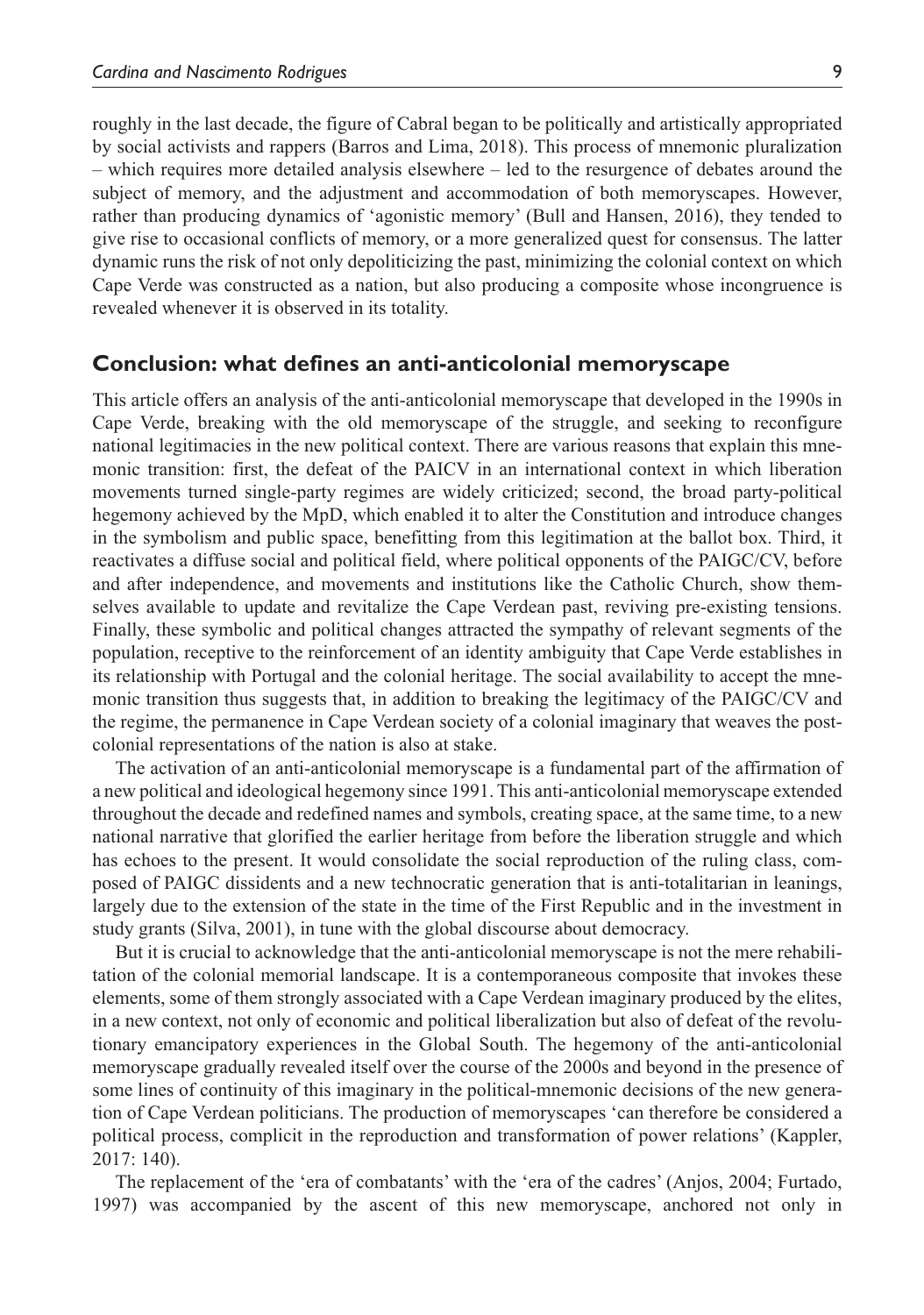anti-anticolonial elements such as the disqualification of the armed struggle but also in a symbolic re-reading of the nation, highlighting elements of cultural prestige and continuity with the colonial past of the archipelago. Resulting from exogenous and endogenous dynamics, influences and yearnings, the most obvious examples of this action were the changing of national symbols, and the return of colonial statues and street names back to those that had existed prior to independence. While it is certain that no transition in the memorial landscape operates in a homogeneous or monolithic way, its activation obeyed rhythms of varying intensity and generated social and political contestations, despite achieving success in hegemonic implementation. At a time of profound change, nationally and internationally, the anti-anticolonial memoryscape served not only to reconfigure the place of Cape Verde in the world, but also with(in) itself.

## **Acknowledgements**

We are very grateful to Crisanto Barros for his helpful feedback in an earlier version of this manuscript, to Bruno Sena Martins for his wise observations in jointed debates and discussions about Cape Verde and to the anonymous reviewers for their insightful comments. We wish to express our special thanks to all the Capeverdean institutions who so generously welcomed us and attended to our queries. Translation of the first draft: Karen Bennett.

## **Funding**

The author(s) disclosed receipt of the following financial support for the research, authorship and/or publication of this article: The research leading to these results has received funding from the European Research Council (ERC) under the European Union's Horizon 2020 research and innovation programme (Grant Agreement Nº 715593: 'CROME – Crossed Memories, Politics of Silence: The Colonial-Liberation Wars in Postcolonial Times').

## **ORCID iD**

Inês Nascimento Rodrigues **iD** <https://orcid.org/0000-0001-8088-0201>

## **Notes**

- 1. For some exceptions to this approach, but with different interpretations to the one proposed here, see Basu (2007), Cole (2001), Kapralski (2017), Phillips and Reyes (2011) and Ullberg (2013).
- 2. For instance, Cape Verde was a territory whose population was not subjected to the 'Indigenous Statute' as Angola, Mozambique or Guinea were; it was a provider of agents for the colonial administration in other African colonies; and was a place plagued by cyclic droughts and famines that pushed many Cape Verdeans to emigrate in cruel and severe conditions, in particular, but not exclusively, to the cocoa and coffee plantations in S. Tomé and Príncipe. Other migration routes also included the United States and other African and European countries (for more information on the topic of Cape Verdean 'spontaneous' and 'forced' migrations, see Carreira, 1977).
- 3. On 20 January 1973, Amílcar Cabral was assassinated in Conacry, revealing tensions between Cape Verdeans and Guineans. The involvement of the Portuguese secret police, which years before had already tried to assassinate him, was never properly clarified. On the life and death of Amílcar Cabral, see, among others: Amado (2011); Castanheira (1995); Chabal (1983); Dhada (1993); Mendy (2019); Sousa (2011); Tomás (2007).
- 4. The one-party regime of the First Republic adopted a political project of a socialist nature that has to be understood on the more general framework of the African independences processes and on anticolonialism and anti-imperialism ideals widespread throughout the continent. Nevertheless, in Cape Verde, this socialist option concurs with a 'pragmatic' politics, where alliances with the Eastern Bloc and African countries coexisted with relations towards the West.
- 5. Cf. Declarations by the architect João Pedro Martins to the Lusa (2019) news agency.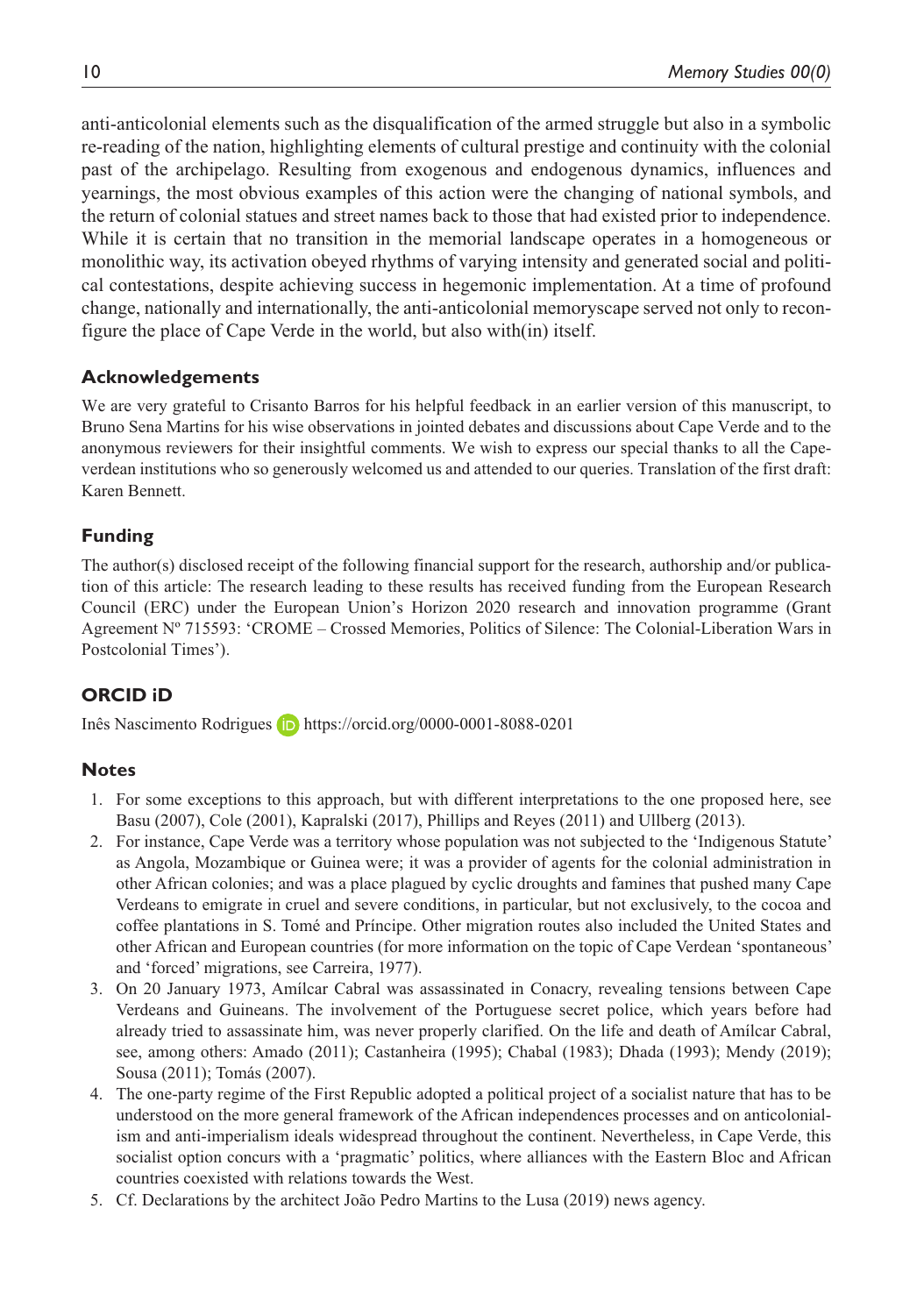- 6. Although it had been a fundamental part of the anticolonial struggle, the unity of Guinea and Cape Verde became more rhetorical than practical after independence. With their different political and sociocultural situations, the two countries maintained a 'unity' as a political intention inherited from the struggle.
- 7. Words of the anthem: 'Sun, sweat, the green and the sea, / Centuries of hope and pain; / This is the land of our grandparents! / Fruit of our hands, / Of the flower of our blood: / This is our beloved fatherland. / Long live the glorious fatherland! / The flag of struggle has flowered in the skies. / Forward, against the foreign yoke! / We shall build / On the immortal fatherland / Peace and progress! (x2) / Branches of the same trunk, / Eyes in the same light: / This is the force of our union! / Let the sea and the earth sing / The morning and the sun / That our struggle has borne fruit. [...]'.
- 8. This involved the rehabilitation of musical expressions prohibited during colonialism and despised by the local elites for being more 'African',e.g. *funaná, batuque, tabanca* (Cidra, 2018; Vasconcelos, 2004).
- 9. Nino Vieira's coup in Guinea-Bissau in 1980, which deposed Luís Cabral brother of Amílcar Cabral and intensified the political divisions between Guineans and Cape Verdeans inherited from the liberation struggle, did not lead to significant alterations in this memoryscape. On the contrary, in the immediate aftermath, it actually reinforced the references to the struggle and the context in which it had taken place, as we can see in the November editions of *Voz di Povo* that year, and also those of January and February 1981.
- 10. Movement for Democracy (MpD) is a centre-right party affiliated to the Centrist Democrat International. In the context of a liberal democracy, African Party for the Independence of Cape Verde (PAICV) became a centre-left party, member of the Socialist International.
- 11. In these first elections, the MpD, which appeared some months before, won with a broad margin that enabled them to take more than two-thirds of seats in the National Assembly, a necessary condition for implementing the modifications to the Constitution, carried out in 1992. On 17 February 1991, António Mascarenhas Monteiro beat Aristides Pereira, former President and candidate of the PAICV with 72.6%. In December, local elections would consolidate the party-political hegemony of the MpD.
- 12. The term 'mnemonic transition' was previously used by Erll (2017), but with a focus in literature and on the relationship between generation and memory.
- 13. The immediate perception of these changes introduced by the leadership of the PAICV is acute. In 1990, the President of the Republic, Aristides Pereira, noted that '1989 was unpredictable as regards the nature, breadth and speed of political occurrences, particularly in the socialist countries of Europe', obliging us to 'reanalyse the political system' (apud Koudawo, 2001: 98–99).
- 14. Literary movement associated with the magazine *Claridade*, which affirms the exceptionality of the Cape Verdean, resulting from his 'creole' nature and the Portuguese contribution in the formation of society (Barros, 2008; Vasconcelos, 2004). This recovering process of figures and movements disconnected from the struggle's heritage aimed, among others, to conciliate the relationship between the regime with socially relevant sectors, namely the elite, who saw these symbols as part of the national heritage (Almada, 2012).
- 15. See Voz di Povo (1992) and Rego (2015: 77–78). Luís Vaz de Camões was the author of the epic poem *The Lusiads* in the sixteenth century, and since the end of the nineteenth century, has been constructed as the greatest symbol of Portuguese identity and culture, associated with the overseas adventure. Sá da Bandeira was a Portuguese soldier and statesmen in the nineteenth century.
- 16. Literature, both fiction and essays, plays an important role in this process of repositioning memories of the past (Fouréré, 2010: 11–12). Between 1992 and 1993, two books were published openly attacking the PAIGC/PAICV and its historic figures, by Silveira (1992) and Cardoso (1993), and also a short novel by Almeida (1992) about one of the most significant episodes in the uprising against the single party, in this case, the opposition in Santo Antão to agrarian reform in August 1981, and in which the agricultural landowners had great influence.
- 17. In this phase, a decree was issued that obliged the PAICV to prove how it acquired its assets. Mascarenhas Monteiro, during the presidential campaign, claimed in an interview to Daniel Santos (1991a) that 'there was generalized corruption' in the PAIGC in Guinea, and insinuated that the participation of the Cape Verdeans in the armed struggle was not in fact very representative and far removed from the situation experienced in the islands. This, he added, led to the PAICV being punished in the 1991 elections: 'if [the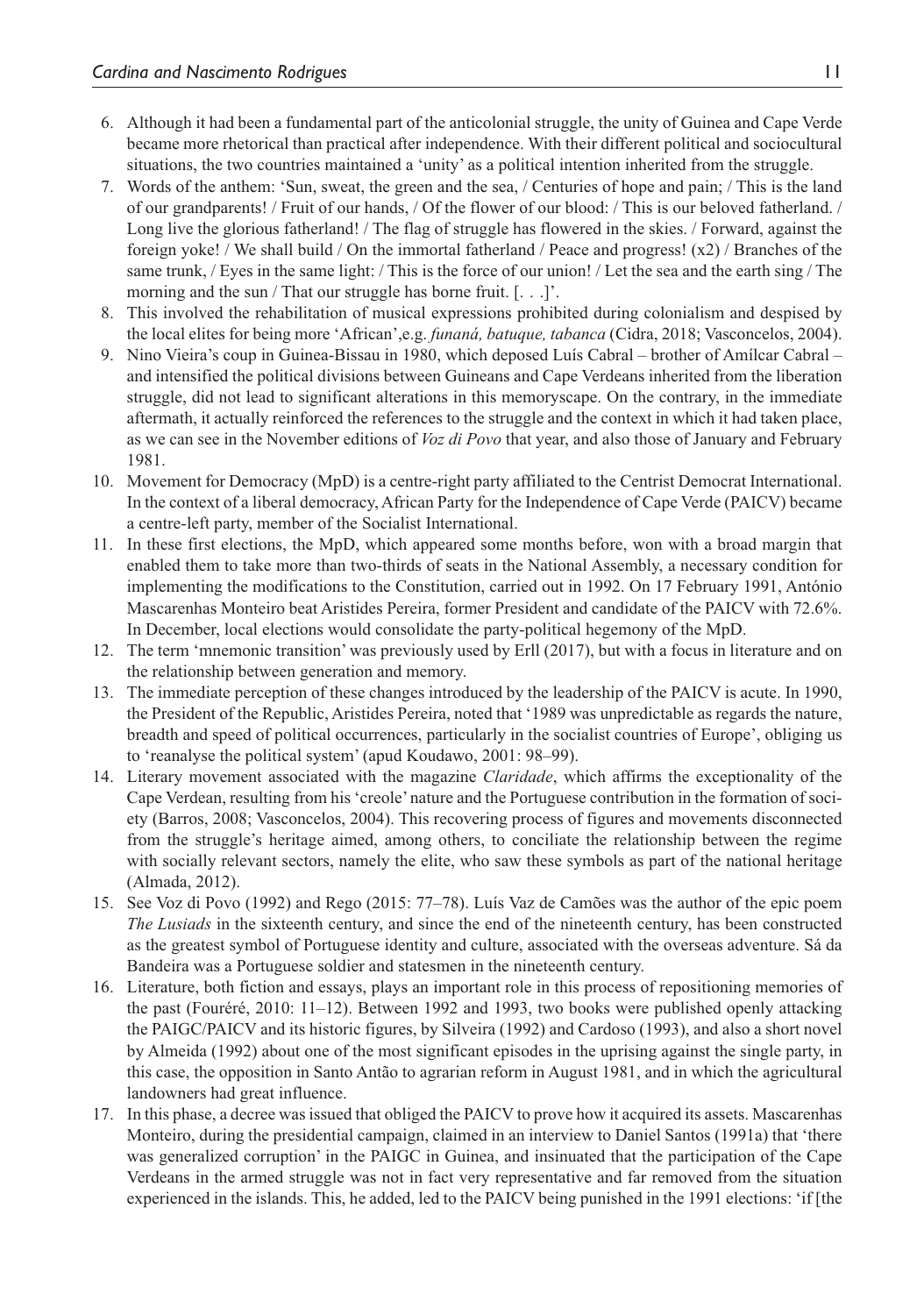people] were given importance to this struggle, the PAICV would continue in power'.

- 18. Law No. 19/III/87, of 15 August. The Order has three grades, which may be granted to national or foreign citizens, and is awarded to 'combatants for the liberation of the Cape Verdean fatherland and all those that contributed significantly to its growth and defence, and for the advent of a juster and more fraternal world', as quoted in*RTP Notícias* (2005).
- 19. In accordance with the database of decorations that we were given access to by the Presidency of the Republic of Cape Verde, Mascarenhas Monteiro in his two administrations, awarded other honorific titles (Order of the Dragoeiro, the Jaime Mota medal, the Vulcano Medal and the Medal of Merit) to over 70 men and women, many connected to the dissemination of Cape Verdean culture.
- 20. Law No. 15/IV/91, of 30 December.
- 21. Alongside the adjustment on the legal status of the combatant, significant books referencing the experiences of political prisoners and underground fighters were being published, for instance, by Querido (1989), Faustino (1990), Martins (1995) and Lopes (1996).
- 22. Minutes of the Second Extraordinary Legislative Session, IV Legislature, Plenary Meeting of 21 July 1992. See also Vasconcelos (2004: 184).
- 23. Interview with Pedro Gregório Lopes, Cidade da Praia, 17 January 2019.
- 24. Cf. Minutes of the Third Legislative Session, fourth Legislature, Session of 8 June 1992, 482–483. See also Rego (2015: 71–72 and her Chapter 3, on Cape Verdean symbols more generally).
- 25. Still in 1992, among other applications, there were anthem proposals presented by António Caldeira Marques, president of the *União Caboverdiana Independente e Democrática* (Independent and Democratic Cape Verdean Union), an opposition party, and by Vasco Martins, one of the great Cape Verdean artists and musicologists (Pina, 1992). Of the poems received, the text of Amílcar Spencer Lopes, President of the National Assembly, was approved, though caricatured for its antiquated and pompous expressions. It was ultimately rejected with the votes of seven deputies from the MpD (Brito, 1992).
- 26. Words of the anthem: 'Sing, brother / sing, my brother / that Freedom is a hymn / and man is certainty. / With dignity, bury the seed / in the dust of the bare island / in the cliff of life / hope is the size of the sea / that embraces us. / Sentinel of seas and winds / persevering / between stars of the Atlantic / sing the song of freedom [. . .]'. Written by Amílcar Spencer Lopes and composed by Adalberto Higino Tavares da Silva, both members of MpD. See Barros (1996).
- 27. Between 2001 and 2011, the presidency of Pedro Pires, former prime minister during the single-party regime, played an important role in this regard, as well as the public reconfiguration of the place of institutions like the *Associação de Combatentes da Liberdade da Pátria* (Association of the Liberation Struggle Combatants) and the Amílcar Cabral Foundation. As he himself claimed to the magazine *Nós Genti Cabo Verde* in 2012: 'By standing for President of the Republic I sought to rescue the national liberation struggle, its principles and symbols, taking into account all that happened in the previous ten years [government of the MpD]. My victory in the elections is proof that the people also give importance to those principles'.

#### **References**

- Almada JLH (2012) Das tragédias históricas do povo caboverdiano e da saga da sua constituição e da sua consolidação como nação crioula soberana. Buala. Available at: [http://www.buala.org/pt/a-ler/das-tra](http://www.buala.org/pt/a-ler/das-tragedias-historicas-do-povo-caboverdiano-e-da-saga-da-sua-constituicao-e-da-sua-consolida)[gedias-historicas-do-povo-caboverdiano-e-da-saga-da-sua-constituicao-e-da-sua-consolida](http://www.buala.org/pt/a-ler/das-tragedias-historicas-do-povo-caboverdiano-e-da-saga-da-sua-constituicao-e-da-sua-consolida) (accessed 25 July 2019).
- Almeida G (1992) *O dia das calças roladas*. Lisbon: Editorial Caminho.
- Alves M (1991) Recolocação do Busto do Explorador Serpa Pinto em S. Filipe. *Terra Nova*, July, 7.
- Amado L (2011) *Guerra Colonial e Guerra de Libertação Nacional (1950-1974) o caso da Guiné-Bissau*. Lisbon: IPAD.
- Anjos JCG (2004) A condição de mediador político-cultural em Cabo Verde: intelectuais e diferentes versões da identidade nacional. *Etnográfica* 7(2): 273–295.
- Barros A (1996) 'Cântico da Liberdade' é o novo hino nacional. *Novo Jornal de Cabo Verde*, 30 May, 12.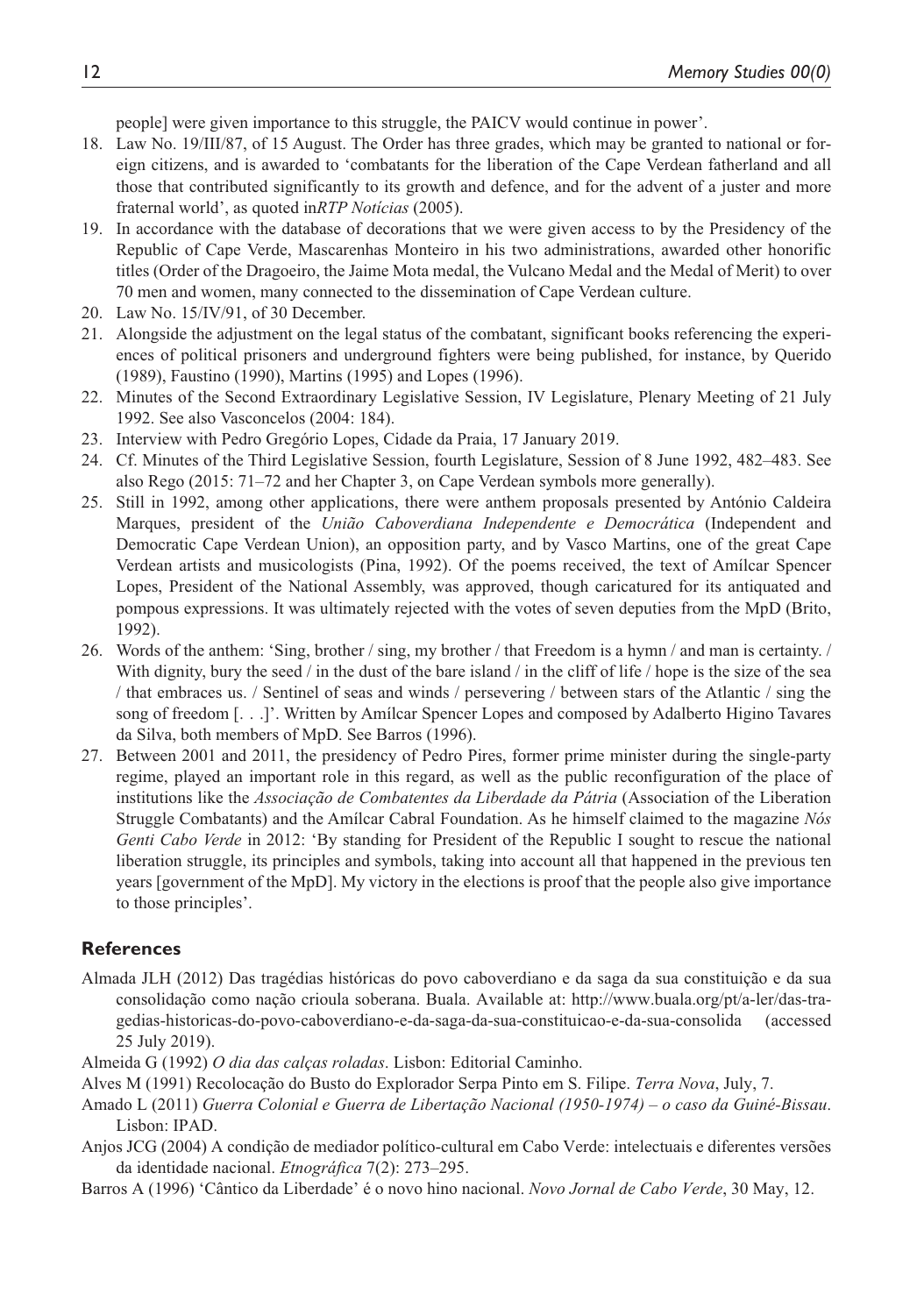- Barros CA (2012) *As elites político-administrativas cabo-verdianas: 1975- 2008*. PhD Thesis, University of Cape Verde/Université Catholique de Louvain-la-Neuve.
- Barros M and Lima RW (2018) 20 de janeiro de 1973: assassinato de Amílcar Cabral. In: Cardina M and Martins BS (eds) *As Voltas do Passado. A guerra colonial e as lutas de libertação*. Lisbon: Tinta-da-China, pp. 240–248.
- Barros V (2008) As «sombras» da Claridade. Entre o discurso de integração regional e a retórica nacionalista. In: Torgal LR, Pimenta FT and Sousa JS (eds) *Comunidades Imaginadas. Nação e Nacionalismos em África*. Coimbra: Imprensa da Universidade de Coimbra, pp. 193–214.
- Barros-Varela O (2017) *Crítica da Razão Estatal. O Estado Moderno em África nas Relações Internacionais e Ciência Política*. Praia, Cape Verde: Pedro Cardoso Livraria.
- Basu P (2007) Palimpsest memoryscapes: materializing and mediating war and peace in Sierra Leone. In: De Jong F and Rowlands M (eds) *Reclaiming Heritage: Alternative Imaginaries of Memory in West Africa*. Walnut Creek, CA: Left Coast Press, pp. 231–259.
- Brito K-Z (1992) Sete deputados ventoinhas ajudam a chumbar o hino. Chumbadela. *Notícias* 30 December, 4.
- Bull AC and Hansen HL (2016) On agonistic memory. *Memory Studies* 9(4): 390–404.
- Cahen M (1991) Arquipélagos da alternância: a vitória da oposição nas ilhas de Cabo Verde e São Tomé e Príncipe. *Revista Internacional de Estudos Africanos* 14–15: 113–154.
- Cardoso H (1993) *O Partido único em Cabo Verde: um assalto à esperança*. Praia, Cape Verde: Imprensa Nacional de Cabo Verde.
- Carreira A (1977) *Migrações nas ilhas de Cabo Verde*. Lisbon: Universidade Nova de Lisboa.
- Castanheira JP (1995) *Quem Mandou Matar Amílcar Cabral*. Lisbon: Relógio D'Água.
- Chabal P (1983) *Amílcar Cabral. Revolutionary leadership and people's war*. London: Cambridge University Press.
- Cidra R (2018) Cabral, popular music and the debate on Cape Verdean creoleness. *Postcolonial Studies* 21(4):  $2 - 19$
- Cole J (2001) *Forget Colonialism? Sacrifice and the Art of Memory in Madagascar*. Berkeley, CA; Los Angeles, CA: University of California Press.
- Coutinho A (2011) Mulheres na «sombra»: as cabo-verdianas e a luta de libertação nacional. In: Silva C and Fortes C (eds) *As mulheres em Cabo Verde: experiências e perspectivas*. Praia, Cape Verde: UNICV, pp. 39–47.
- Coutinho A (2015) O processo de descolonização de Cabo Verde. In: Rosas F, Machaqueiro M and Oliveira PA (org.) *O Adeus ao Império. 40 Anos de Descolonização Portuguesa*. Lisbon: Vega, pp. 125–140.
- Davis P (2013) Memoryscapes in transition: Black history museums, new south narratives, and urban regeneration. *Southern Communication Journal* 78(2): 107–127.
- De Jong F (2008) Recycling recognition: the monument as Objet Trouvé of the Postcolony. *Journal of Material Culture* 13(2): 195–214.
- Dhada M (1993) *Warriors at Work: How Guinea Was Really Set Free*. Boulder, CO: University Press of Colorado.
- Edensor T (1997) National identity and the politics of memory: remembering Bruce and Wallace in symbolic space. *Environment and Planning* 29: 175–194.
- Erll A (2017) Fictions of generational memory: Caryl Phillips's in the falling snow and Black British writing in times of mnemonic transition. In: Bond L, Craps S and Vermeulen P (eds) *Memory Unbound: Tracing the Dynamics of Memory Studies*. New York: Berghahn Books, pp. 109–130.
- Évora R (2004) *Cabo Verde: a abertura política e a transição democrática*. Praia, Cape Verde: Spleen Edições.
- Faustino M (1990) *Jorge Querido: subsídios sob suspeita*. Mindelo, Cape Verde: Ilhéu Editora.
- Fernandes G (2002) *A diluição da África: uma interpretação da saga identitária cabo-verdiana no panorama político (pós)colonial*. Florianópolis, Brazil: UFSC.
- Fontes E (2018) *Uma história inacabada*. Praia, Cape Verde: Pedro Cardoso Livraria.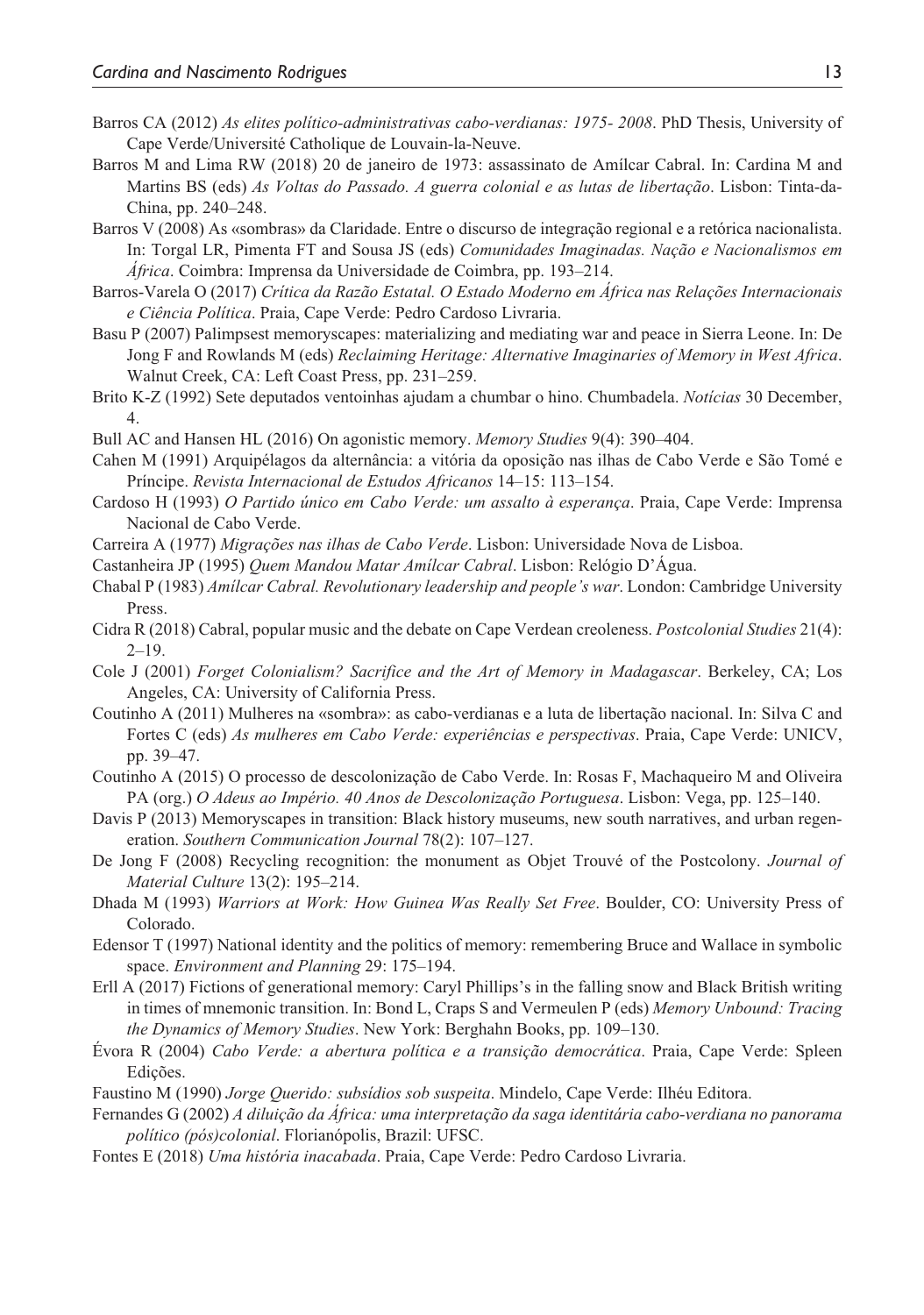- Fortes C and Raínho R (2018) 16 de julho de 1967: Início das emissões da Rádio Libertação, do PAIGC. In: Cardina M and Martins BS (eds) *As Voltas do Passado. A guerra colonial e as lutas de libertação*. Lisbon: Tinta-da-China, pp. 178–183.
- Fortes P (2013) *Minha passagem*. Praia, Cape Verde: Fundação Amílcar Cabral.
- Fouréré M-A (2010) Memory through the prism of politics. *Cahiers d'études africaines* 197: 5–24.
- Furtado CA (1997) *Génese e (Re)Produção da Classe Dirigente em Cabo Verde*. Praia, Cape Verde: I.C.L.
- Furtado CA (2016) Cabo Verde e as quatro décadas da independência: dissonâncias, múltiplos discursos, reverberações e lutas por imposição de sentido à sua história recente. *Estudos Ibero-Americanos* 42(3): 855–887.
- Górny K and Górna A (2019) After decolonization: changes in the urban landscape of Platô in Praia, Cape Verde. *Journal of Urban History* 45(6): 1103–1130.
- Kappler S (2017) Sarajevo's ambivalent memoryscape: spatial stories of peace and conflict. *Memory Studies* 10(2): 130–143.
- Kapralski S (2017) Jews and the holocaust in Poland's memoryscapes: an inquiry into transcultural amnesia. In: Andersen TS and Tornquist-Plewa B (eds) *The Twentieth Century in European Memory*. Leiden: Brill, pp. 170–197.
- Koudawo F (2001) *Cabo Verde e Guiné-Bissau. Da democracia revolucionária à democracia liberal*. Bissau, Guinea-Bissau: INEP.
- Lopes JV (1996) *Cabo Verde. Os Bastidores da Independência*. Praia, Cape Verde: Spleen Edições.
- Lopes JV (2010) Tarrafal: Chão Bom: *memórias e verdades*, 2 vol. Praia, Cape Verde: IIPC.
- Lusa (2019) Cabo Verde estaria na rota do turismo arquitetónico com memorial a Cabral de Niemeyer. Available at: [https://www.dn.pt/lusa/interior/cabo-verde-estaria-na-rota-do-turismo-arquitetonico-com](https://www.dn.pt/lusa/interior/cabo-verde-estaria-na-rota-do-turismo-arquitetonico-com-memorial-a-cabral-de-niemeyer�10559397.html)[memorial-a-cabral-de-niemeyer–10559397.html](https://www.dn.pt/lusa/interior/cabo-verde-estaria-na-rota-do-turismo-arquitetonico-com-memorial-a-cabral-de-niemeyer�10559397.html) (accessed 1 August 2019).
- Madeira JP (2018) *Nação e Identidade. A singularidade de Cabo Verde*. Praia, Cape Verde: Pedro Cardoso Livraria.
- Martins JVC (1992) Constituição Nova. Hino Antigo. *A Semana*, 17 July, 3.
- Martins P (1995) *Testemunho de um Combatente*. Praia, Cape Verde: Instituto Camões/Centro Cultural Português.
- Mendy PK (2019) *Amílcar Cabral. Nationalist and Pan-africanist Revolutionary*. Athens, OH: Ohio University Press.
- Molden B (2016) Resistant pasts versus mnemonic hegemony: on the power relations of collective memory. *Memory Studies* 9(2): 125–142.
- Monteiro EF (2016) Crioulidade, colonialidade e género: as representações de Cabo Verde. *Revista Estudos Feministas* 24(3): 983–996.
- Muzaini H (2006) Producing/consuming memoryscapes: the genesis/politics of Second World War commemoration in Singapore. *GeoJournal* 66(3): 211–222.
- Muzaini H (2014) The afterlives and memory politics of the Ipoh Cenotaph in Perak, Malaysia. *Geoforum* 54: 142–150.
- Muzaini H and Yeoh BSA (2016) *Contested Memoryscapes. The Politics of Second World War Commemoration in Singapore*. London; New York: Routledge.
- *Nós Genti Cabo Verde* (2012) Pedro Pires O exemplo da boa governação no continente Africano. Available at: <http://nosgenti.com/o-exemplo-da-boa-governacao-no-continente-africano/>(accessed 19 August 2019).
- Paasi A (2016) Dancing on the graves: independence, hot/banal nationalism and the mobilization of memory. *Political Geography* 54: 21–31.
- Phillips KR and Reyes GM (eds) (2011) *Global Memoryscapes: Contesting Remembrance in a Transnational Age*. Tuscaloosa, AL: University of Alabama Press.
- Pina A (1992) A propósito do novo hino nacional. *A Semana*, 30 October, 6.
- Querido J (1989) *Cabo Verde. Subsídios para a História da nossa Luta de Libertação*. Lisbon: Vega.
- Raimundo G (1991) Sem foguetório e a toque da Banda Municipal. Diogo Gomes sai da Clandestinidade. *Voz di Povo*, 26 March, 4.